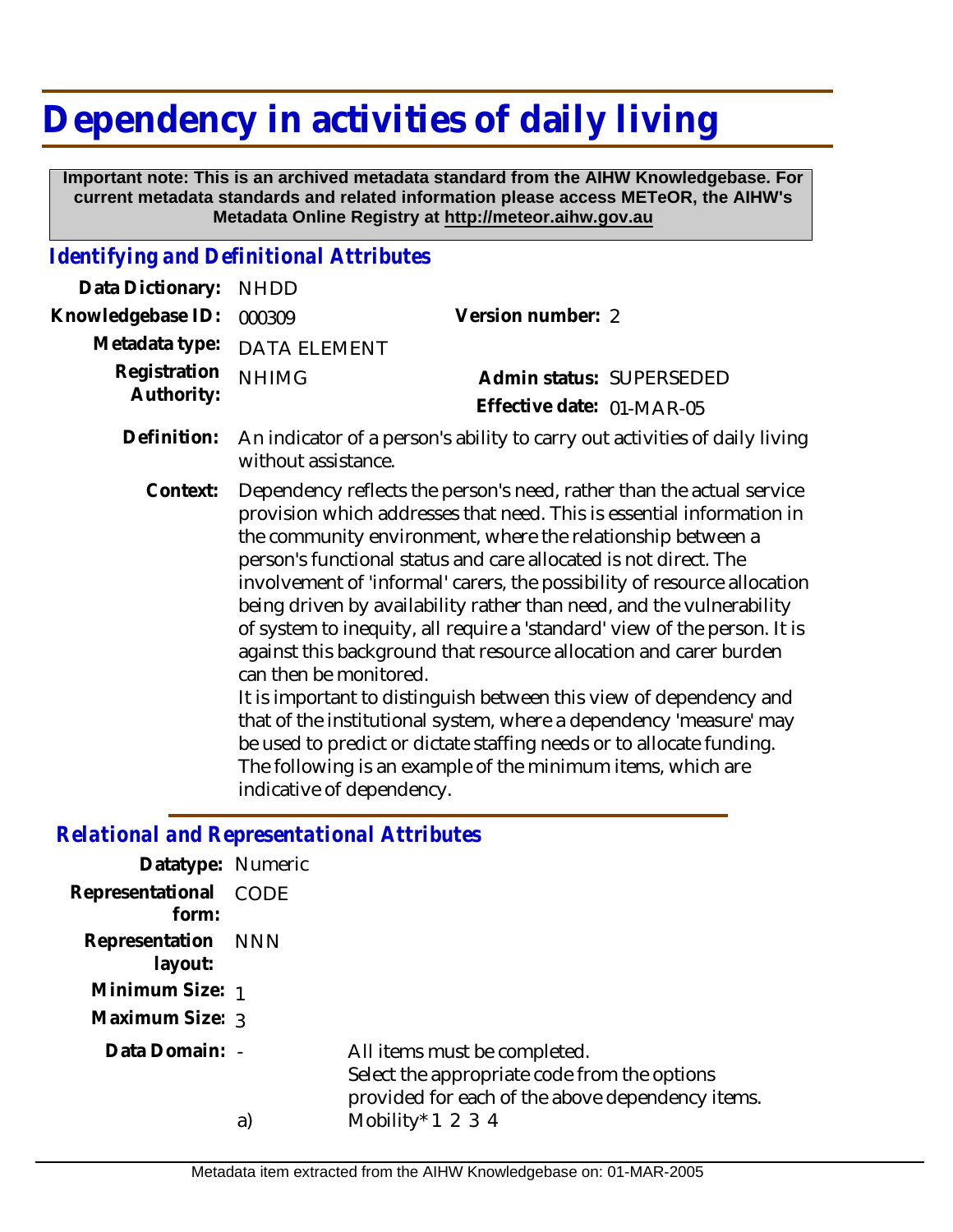- b) Toileting 1 2 3 4
- c) Transferring 1 2 3 4 5
- d) Bathing 1 2 3 4
- e) Dressing 1 2 3 4
- f) Eating 1 2 3 4 5
- g) Bed mobility 1 2 3 4 5
- h) Bladder continence 1 2 3 4 5 6
- i) Bowel continence 1 2 3 4 5
- j) Extra surveillance<sup>\*</sup> 1 2 3 4 5 6 7
- k) Technical care\*\* not required, or time in minutes

Guide For Use: Services may elect to adopt the measures as defined in this item

or adopt one of the following tools now available, such as the Bryan, Barthel, Katz, Functional Independence Measure, Resource Utilisation Groups etc. Each agency should seek to adopt a dependency classification, which can be mapped to other classifications and produce equivalent scores.

All items must be completed

Select the appropriate code from the options provided for activities a) to g) when:

 $1 = Independent$ 

2 = Requires observation or rare physical assistance

3 = Cannot perform the activity without some assistance

4 = Full assistance required (totally dependent); for bed mobility a hoist is used

 $5$  = For transferring - person is bedfast; for eating - tube-fed only; for bed mobility - 2 persons physical assist is required

\* applies to walking, walking aid or wheelchair

Select the appropriate code for h) Bladder continence when:

1=Continent of urine (includes independence in use of device)

2=Incontinent less than daily

3=Incontinent once per 24 hour period

4=Incontinent 2-6 times per 24 hour period

5=Incontinent more than 6 times per 24 hour period

6=Incontinent more than once at night only

Select the appropriate code for I) Bowel continence when:

- 1 = Continent of faeces (includes independence in use of device)
- 2 = Incontinent less than daily
- 3 = Incontinent once per 24 hour period
- 4 = Incontinent regularly, more than once per 24 hour period
- 5 = Incontinent more than once at night only

Select the appropriate code for j) Extra surveillance\* when: 1 = No additional attention required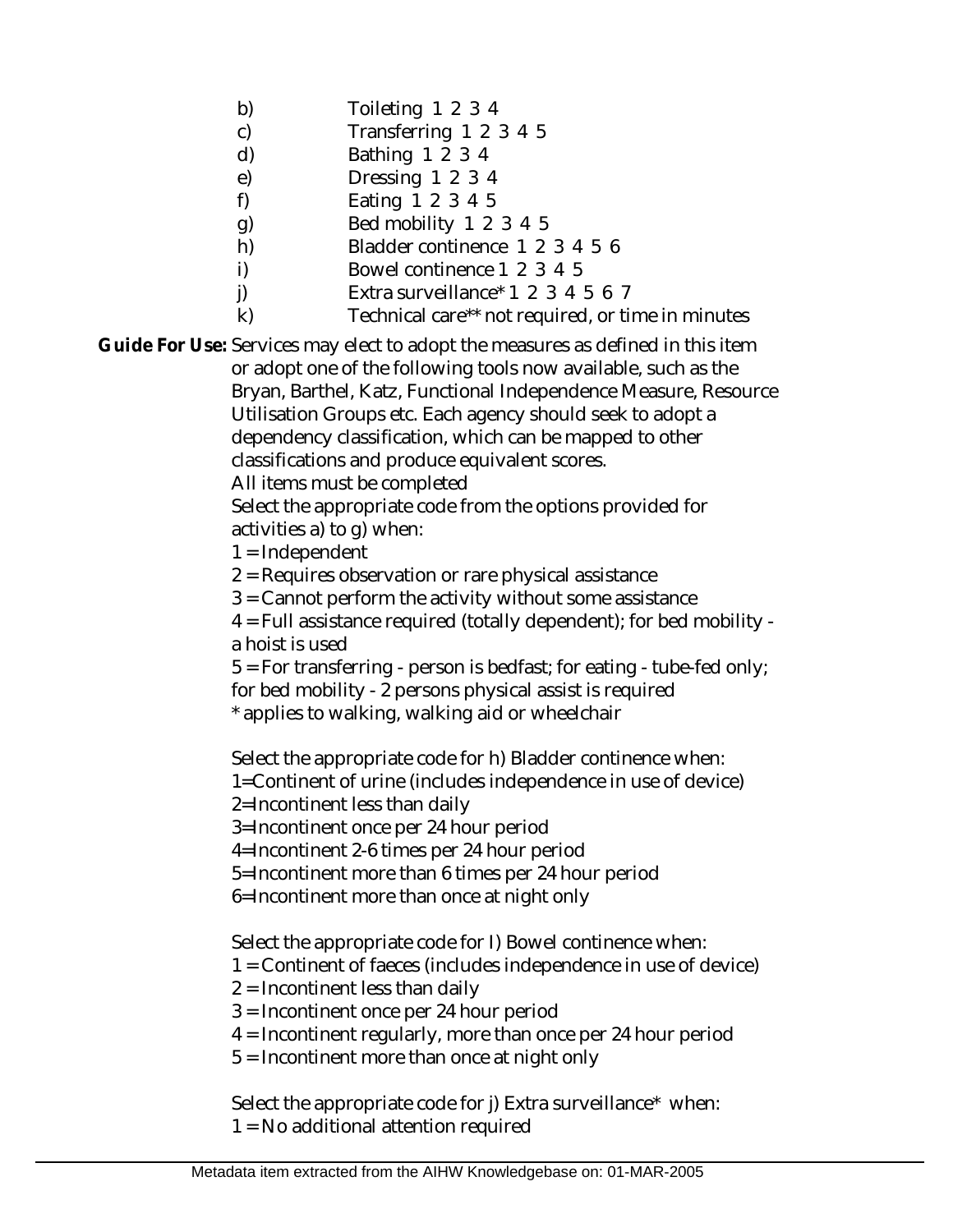2 = Less than 30 minutes individual attention per day

3 = More than 30 and more than or equal to 90 minutes individual attention per day

4 = Requires at least two hours intervention per week on an episodic basis

5 = More than 90 minutes but less than almost constant individual attention

6 = Requires almost constant individual attention

7 = Cannot be left alone at all

\* Extra surveillance refers to behaviour, which requires individual attention and/or planned intervention. Some examples of extra surveillance are:

- aggressiveness

- wandering

- impaired memory or attention

- disinhibition and other cognitive impairment.

Select the appropriate code for k) Technical care\*\* not required, or time in minutes, when:

1 = No technical care requirements

or

\_\_\_\_ = Daytime technical (minutes per week)

 $\frac{1}{1}$  = Evening technical (minutes per week)

\_\_\_\_ = Night-time technical (minutes per week)

 $\frac{1}{\sqrt{1-\frac{1}{\sqrt{1-\frac{1}{\sqrt{1-\frac{1}{\sqrt{1-\frac{1}{\sqrt{1-\frac{1}{\sqrt{1-\frac{1}{\sqrt{1-\frac{1}{\sqrt{1-\frac{1}{\sqrt{1-\frac{1}{\sqrt{1-\frac{1}{\sqrt{1-\frac{1}{\sqrt{1-\frac{1}{\sqrt{1-\frac{1}{\sqrt{1-\frac{1}{\sqrt{1-\frac{1}{\sqrt{1-\frac{1}{\sqrt{1-\frac{1}{\sqrt{1-\frac{1}{\sqrt{1-\frac{1}{\sqrt{1-\frac{1}{\sqrt{1-\frac{1}{\sqrt{1-\frac{1}{\sqrt{1-\frac{1}{\sqrt{1-\frac{1$ 

\*\* Technical care refers to technical tasks and procedures for which nurses receive specific education and which require nursing knowledge of expected therapeutic effect, possible sideeffects, complications and appropriate actions related to each. In the community nursing setting, carers may undertake some of these activities within, and under surveillance, of a nursing careplan. Some examples of technical care activities are:

- medication administration (including injections)

- dressings and other procedures

- venipuncture

- monitoring of dialysis

- implementation of pain management technology.

Collection Methods: Commencement of Care episode. (There may be several visits in which assessment data are gathered.)

**Related metadata:** supersedes previous data element Client dependency version 1